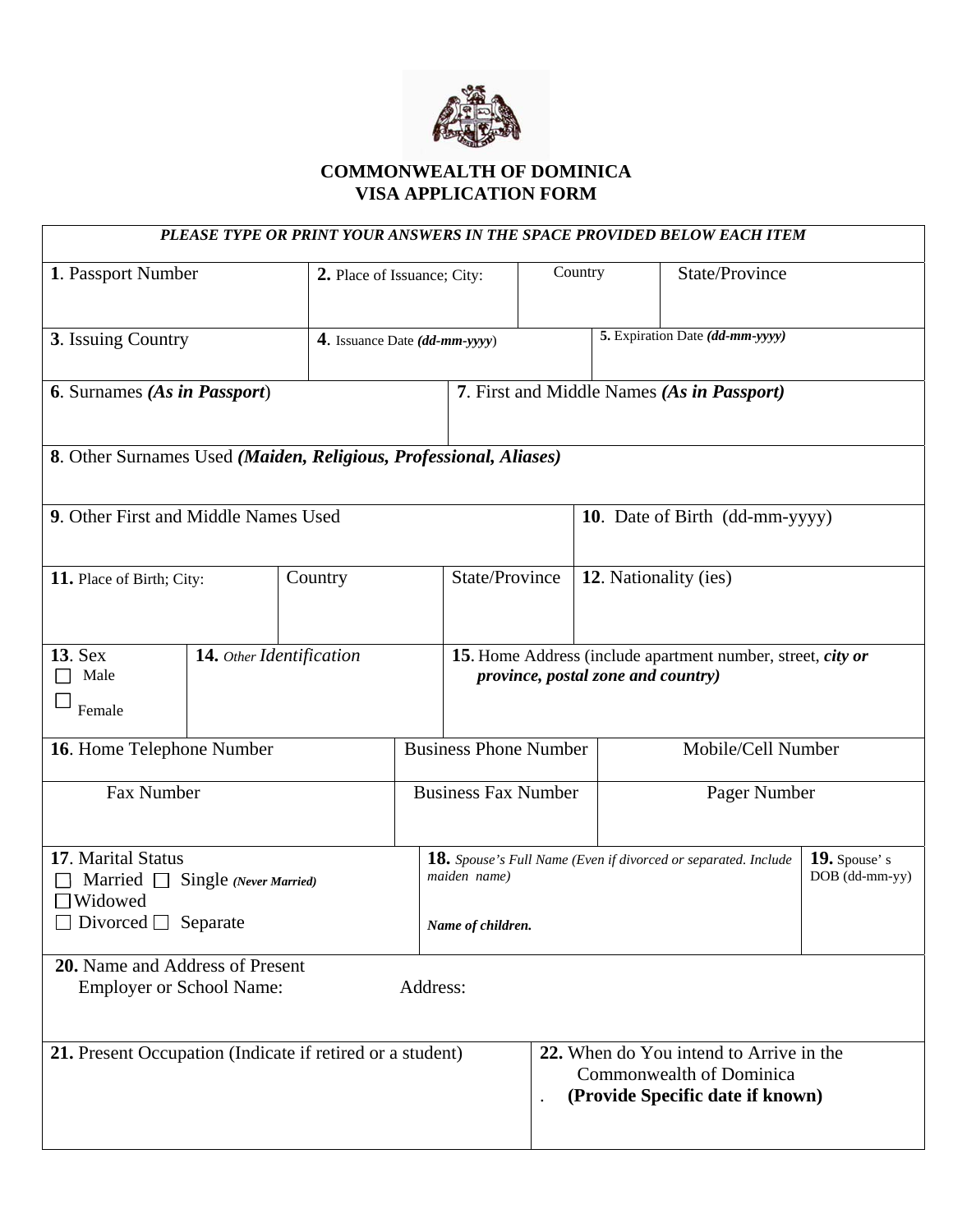| 23. At what address will you stay in Dominica?                                                                                 |                                                                     |                                                                                                                                            |                        |  |  |  |  |
|--------------------------------------------------------------------------------------------------------------------------------|---------------------------------------------------------------------|--------------------------------------------------------------------------------------------------------------------------------------------|------------------------|--|--|--|--|
| 24. Name and Telephone Numbers of Person in Dominica who you will be Staying with<br>or Visiting for Tourism or Business.      |                                                                     |                                                                                                                                            |                        |  |  |  |  |
| Name:                                                                                                                          |                                                                     | <b>Home Phone:</b><br><b>Cell Phone:</b>                                                                                                   | <b>Business Phone:</b> |  |  |  |  |
| 25. How Long Do you intend<br>To Stay in Dominica?                                                                             | 26. What is the Purpose of Your Trip?                               |                                                                                                                                            |                        |  |  |  |  |
| 27. Who will pay for Your<br>Trip?                                                                                             | $\Box$ Yes<br>N <sub>o</sub><br>28. Have you ever been to Dominica? |                                                                                                                                            |                        |  |  |  |  |
| 29. Have You Ever Been Issued<br>a Dominican Visa?<br>$\Box$ Yes $\Box$ No<br>When? $\dots\dots\dots\dots\dots\dots$<br>Where? |                                                                     | <b>30</b> . Have you ever been refused a Dominican Visa? $\Box$ Yes $\Box$<br>N <sub>0</sub>                                               |                        |  |  |  |  |
| 31. Do you intend to Work in Dominica?<br>(if YES, give the name and complete address of<br>Dominican employer)<br>Yes<br>No   |                                                                     | 32. Do You Intend to Study in Dominica?<br>$_{\rm I Yes}$<br>N <sub>o</sub><br>(if YES, give the name and complete address of the school.) |                        |  |  |  |  |
| 33. Name and Relationships of Persons Travelling with you.                                                                     |                                                                     |                                                                                                                                            |                        |  |  |  |  |
| 34. Has your Dominican Visa ever been canceled or revoked<br>N <sub>o</sub><br>Yes                                             |                                                                     |                                                                                                                                            |                        |  |  |  |  |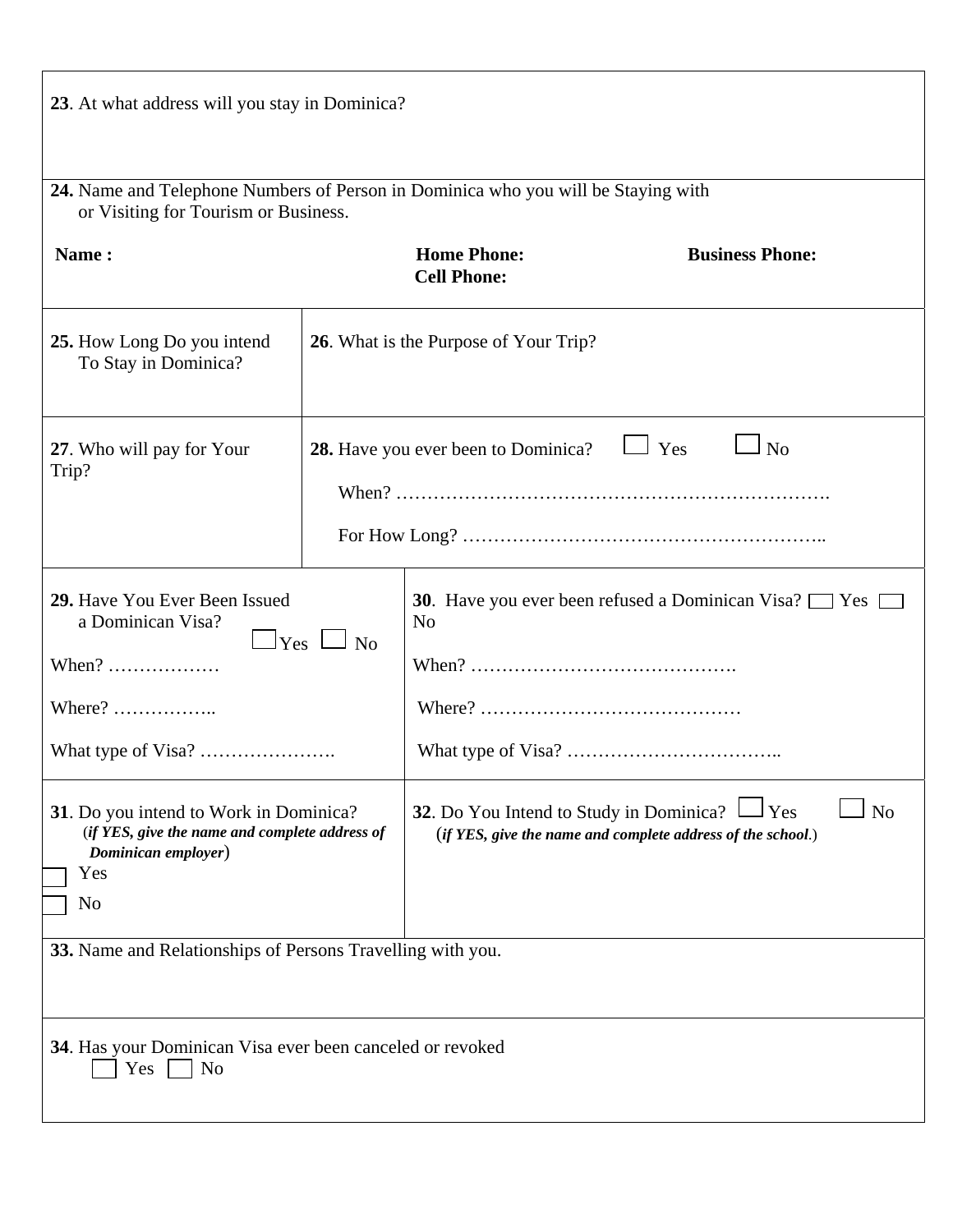| 35. Are Any of the Following Persons in Dominica or have residence or work Permit?<br>Mark YES or NO and indicate that person                                                                                                                                                                                                                                                                                                                                                                                                                                       |  |  |  |  |  |  |
|---------------------------------------------------------------------------------------------------------------------------------------------------------------------------------------------------------------------------------------------------------------------------------------------------------------------------------------------------------------------------------------------------------------------------------------------------------------------------------------------------------------------------------------------------------------------|--|--|--|--|--|--|
| N <sub>0</sub><br>Husband/<br>Yes<br>Fiancé/<br>Brother/<br>Yes<br>No<br>Yes<br>No.<br>Fiancée<br>Wife<br>Sister                                                                                                                                                                                                                                                                                                                                                                                                                                                    |  |  |  |  |  |  |
|                                                                                                                                                                                                                                                                                                                                                                                                                                                                                                                                                                     |  |  |  |  |  |  |
| Father/<br>Yes<br>No<br>Mother<br>Son/<br>Yes<br>.<br>٧O<br>Daughter<br>.                                                                                                                                                                                                                                                                                                                                                                                                                                                                                           |  |  |  |  |  |  |
| <b>36. PLEASE CHECK THE APPROPRIATE BOX FOR EACH ITEM.</b>                                                                                                                                                                                                                                                                                                                                                                                                                                                                                                          |  |  |  |  |  |  |
| Have you ever been arrested or convicted for any offence or crime, even thourgh subject of a pardon, or other similar legal action:<br>Yes<br>No<br>(i)                                                                                                                                                                                                                                                                                                                                                                                                             |  |  |  |  |  |  |
| (ii) Have you ever unlawfully distributed or sold a controlled substance (drug) or been a prostitute or procurer for prostitutes?<br>Yes<br>N <sub>0</sub>                                                                                                                                                                                                                                                                                                                                                                                                          |  |  |  |  |  |  |
| (iii) Have you ever been refused admission to Dominica or been the subject of a deportation hearing, or sought to obtain or assist others to<br>obtain a visa, entry into Dominca, or any other Domincan immigration benefit by fraud or willful misrepresentation or other unlawful means?<br>Yes<br>N <sub>0</sub>                                                                                                                                                                                                                                                |  |  |  |  |  |  |
| (iv) Do you seek to enter Dominca to engage in export prostitution, human smuggling, subversive or terrorist activities, or any other unlawful<br>N <sub>0</sub><br>Yes<br>Purposes?                                                                                                                                                                                                                                                                                                                                                                                |  |  |  |  |  |  |
| Yes<br>(v) Have you ever violated the terms of a Domincan visa, or been unlawfully present, in or deported from Dominca?                                                                                                                                                                                                                                                                                                                                                                                                                                            |  |  |  |  |  |  |
| (vi) Have you ever been afflicted with a commuincable disease of public health significanse or a dangerous physical or mental disorder,<br>Yes<br>or ever been a drug abuser or addict?                                                                                                                                                                                                                                                                                                                                                                             |  |  |  |  |  |  |
| 37. Was this Application prepared by Another Person on Your Behalf?<br>Yes<br>N <sub>o</sub><br>(If answer is <b>YES</b> , then have that person complete item 38.)                                                                                                                                                                                                                                                                                                                                                                                                 |  |  |  |  |  |  |
| 38. Application Prepared By:                                                                                                                                                                                                                                                                                                                                                                                                                                                                                                                                        |  |  |  |  |  |  |
| NAME: .                                                                                                                                                                                                                                                                                                                                                                                                                                                                                                                                                             |  |  |  |  |  |  |
| <b>ADDRESS:</b>                                                                                                                                                                                                                                                                                                                                                                                                                                                                                                                                                     |  |  |  |  |  |  |
| $DATE$ (dd-mm-yyyy) $\_\_\_\_\_\_\_\$                                                                                                                                                                                                                                                                                                                                                                                                                                                                                                                               |  |  |  |  |  |  |
| Signature, Seal and contact details of Notary Public/Commissioner of Oaths:                                                                                                                                                                                                                                                                                                                                                                                                                                                                                         |  |  |  |  |  |  |
|                                                                                                                                                                                                                                                                                                                                                                                                                                                                                                                                                                     |  |  |  |  |  |  |
| (NAME IN BLOCK)                                                                                                                                                                                                                                                                                                                                                                                                                                                                                                                                                     |  |  |  |  |  |  |
|                                                                                                                                                                                                                                                                                                                                                                                                                                                                                                                                                                     |  |  |  |  |  |  |
| (ADDRESS)<br><b>SEAL</b><br><b>TELEPHONE NUMBER</b>                                                                                                                                                                                                                                                                                                                                                                                                                                                                                                                 |  |  |  |  |  |  |
| 39. I certify that I have read and understood all the questions set forth in this application and the answers I have furnished on this form are<br>true and correct to the best of my knowledge and belief. I understand that any false or misleading statement may result in the permanent<br>refusal of a visa or denial of entry into the Commonwealth of Dominca. I understand that possession of a visa does not automatically<br>entitle the bearer to enter the Commonwealth of Dominica upon arrival at a port of entry if he or she is found inadmissible. |  |  |  |  |  |  |
| APPLICANT'S SIGNATURE<br>- DATE (dd-mm-yyyy)-                                                                                                                                                                                                                                                                                                                                                                                                                                                                                                                       |  |  |  |  |  |  |
|                                                                                                                                                                                                                                                                                                                                                                                                                                                                                                                                                                     |  |  |  |  |  |  |
| (NAME IN BLOCK)                                                                                                                                                                                                                                                                                                                                                                                                                                                                                                                                                     |  |  |  |  |  |  |
|                                                                                                                                                                                                                                                                                                                                                                                                                                                                                                                                                                     |  |  |  |  |  |  |
| (ADDRESS)<br><b>SEAL</b><br><b>TELEPHONE NUMBER</b>                                                                                                                                                                                                                                                                                                                                                                                                                                                                                                                 |  |  |  |  |  |  |